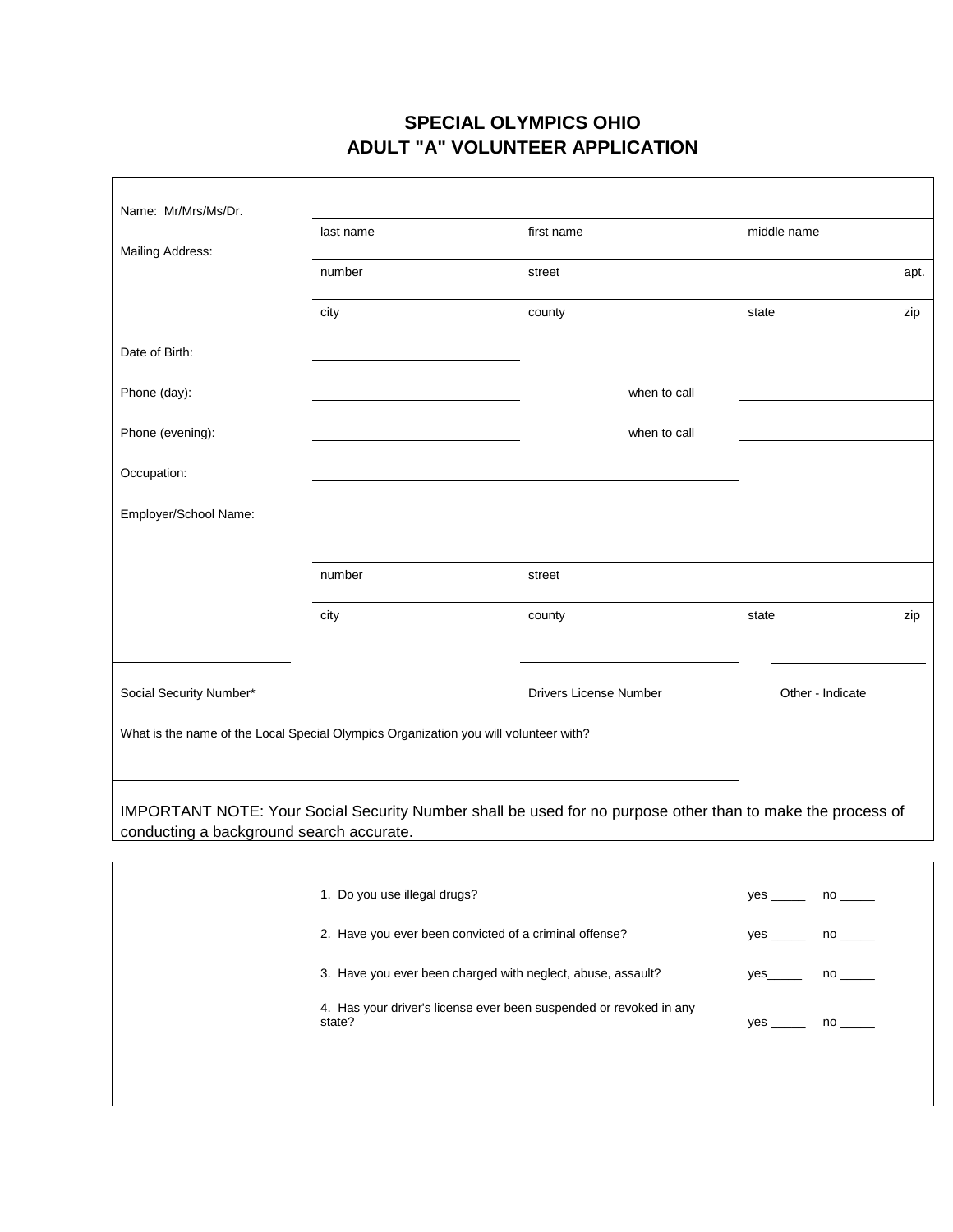| If you answered yes to any of these questions, please explain in more detail to include, but not limited to: Locations and dates of |              |                        |  |
|-------------------------------------------------------------------------------------------------------------------------------------|--------------|------------------------|--|
| incidents, charges, disposition.                                                                                                    |              |                        |  |
|                                                                                                                                     |              |                        |  |
|                                                                                                                                     |              |                        |  |
|                                                                                                                                     |              |                        |  |
|                                                                                                                                     |              |                        |  |
|                                                                                                                                     |              |                        |  |
|                                                                                                                                     |              |                        |  |
| List 2 non-family references:                                                                                                       |              |                        |  |
|                                                                                                                                     |              |                        |  |
| Name                                                                                                                                | Relationship | Address & Phone Number |  |
|                                                                                                                                     |              |                        |  |
|                                                                                                                                     |              |                        |  |
|                                                                                                                                     |              |                        |  |
|                                                                                                                                     |              |                        |  |
|                                                                                                                                     |              |                        |  |
| THIS FORM IS CONFIDENTIAL AND WILL BE FILED IN A SECURED AREA                                                                       |              |                        |  |

#### **PLEASE READ BEFORE SIGNING**

I understand that:

\*I understand that in connection with my application to provide services as a volunteer, and/or for continuous volunteer services for Special Olympics Ohio ("SOO"), IntelliCorp and/or Securint, their agents, or any other authorized third parites(collectively, "the Investigators") may be performing, requesting, obtaining or conducting a background check on me. This background check may include an inquiry into my employment history, education, general character or reputation, work experience, driving, and/or criminal history (the"Information"). However, unless my position involves handling money and/or other transferable monetary instruments, my credit history will not be checked.

\*I understand that SOO may rely on any part or all of this Information in determining whether to extend an offer of volunteer's duties to me. I further understand that if any adverse action is taken by SOO, or if SOO chooses not to extend an offer of volunteer duties to me based upon the Information, that I will be provided a copy of such Information along with a summary of my rights under the Fair Credit Reporting Act.

\* I understand that the background check, which may be performed by the Investigators, is being performed

as part of the process to evaluate me prior to my becoming a volunteer for SOO and is not conducted for any

purpose other than in connection with my eligibility for continued volunteer duties.

\*I expressly grant permission to Special Olympics to conduct a criminal background and other background record check as a condition of my volunteering with Special Olympics and understand that the background check will be conducted again on or after the third anniversary of the date of this application and every three years thereafter unless I am no longer seeking Adult "A" Volunteer status.

\*In the course of volunteering for Special Olympics, I may be dealing with confidential information and I agree to keep said information in the strictest confidence;

\*The relaitonship between Special Olympics and volunteers is an "at will" arrangement and that it may be terminated at any time without cause by either the volunteer or Special Olympics;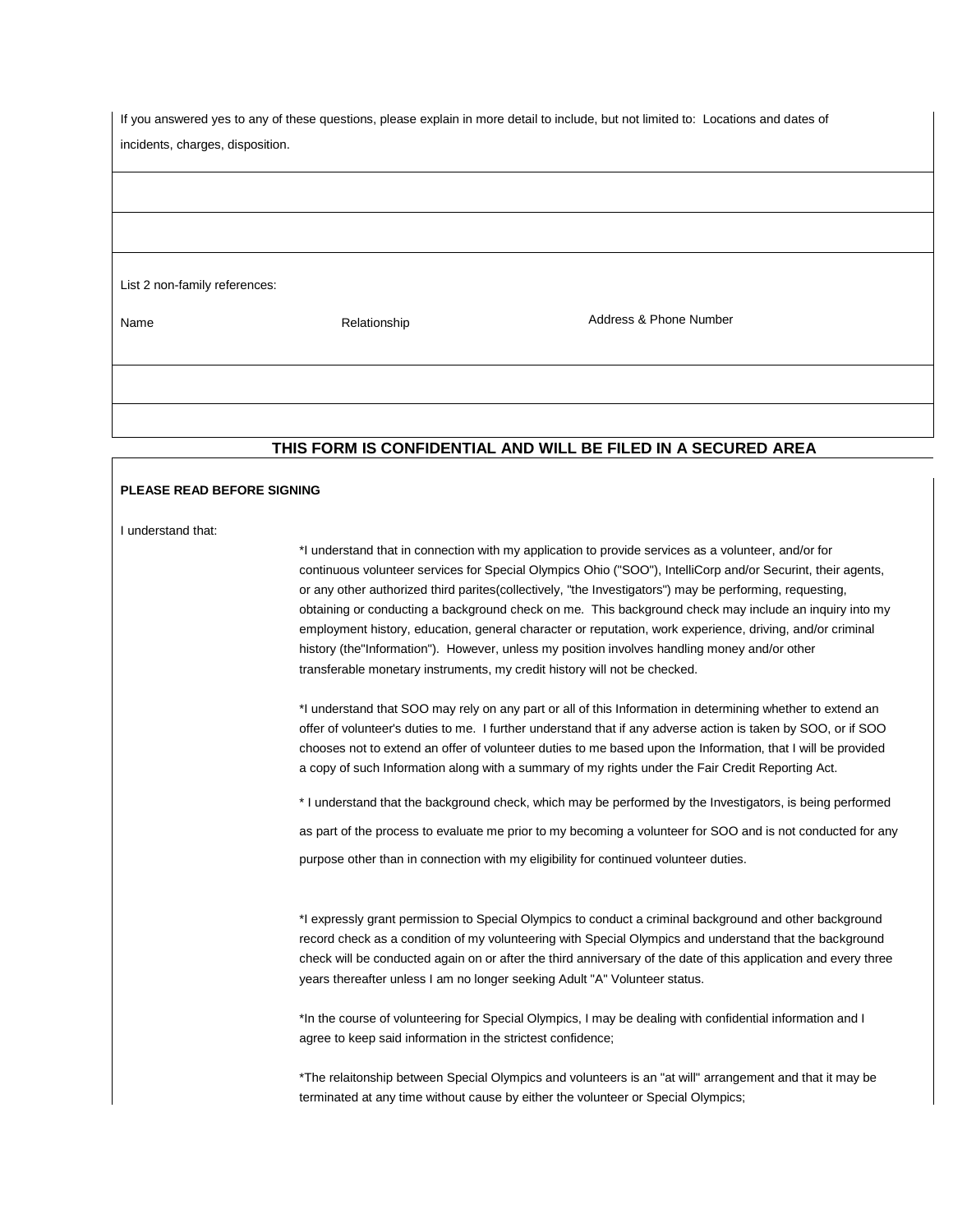| *I grant Special Olympics permission to use my likeness, voice, and words in television, radio, film or in any |  |
|----------------------------------------------------------------------------------------------------------------|--|
| form to promote activities of Special Olympics;                                                                |  |

\*I hereby agree to supplement my responses in this application should there be any additional information or should my answers to these questions change at any time that I act as a volunteer on behalf of Special Olympics;

\*I agree to assume all risks which may be associated with my acting as a volunteer for Special Olympics and waive all claims or causes of action of any nature against Special Olympics, their agents or assigns which may arise out of my acting as a volunteer. I hereby release and agree to indemnify and hold harmless Special Olympics, their agents or assigns, from any liability or responsibility for any damage or loss of any kind whatsoever which may arise in the consideration of this application to act as a volunteer or consistent with my actions as a volunteer should this application be approved;

#### **\*SPECIAL OLYMPICS SHALL NOT DISCRIMINATE AGAINST APPLICANTS ON THE BASIS OF AGE, RACE, COLOR, RELIGION, NATIONAL ORIGIN, SEX, MARITAL STATUS, CREED OR DISABILITY.**

I hereby certify that the above responses are true and accurate and I understand the condition herein.

Signed:

Date:

|                       | <b>**FOR OFFICE USE ONLY**</b> |
|-----------------------|--------------------------------|
| Screener/Interviewer: |                                |
| Date:                 |                                |
|                       |                                |
|                       |                                |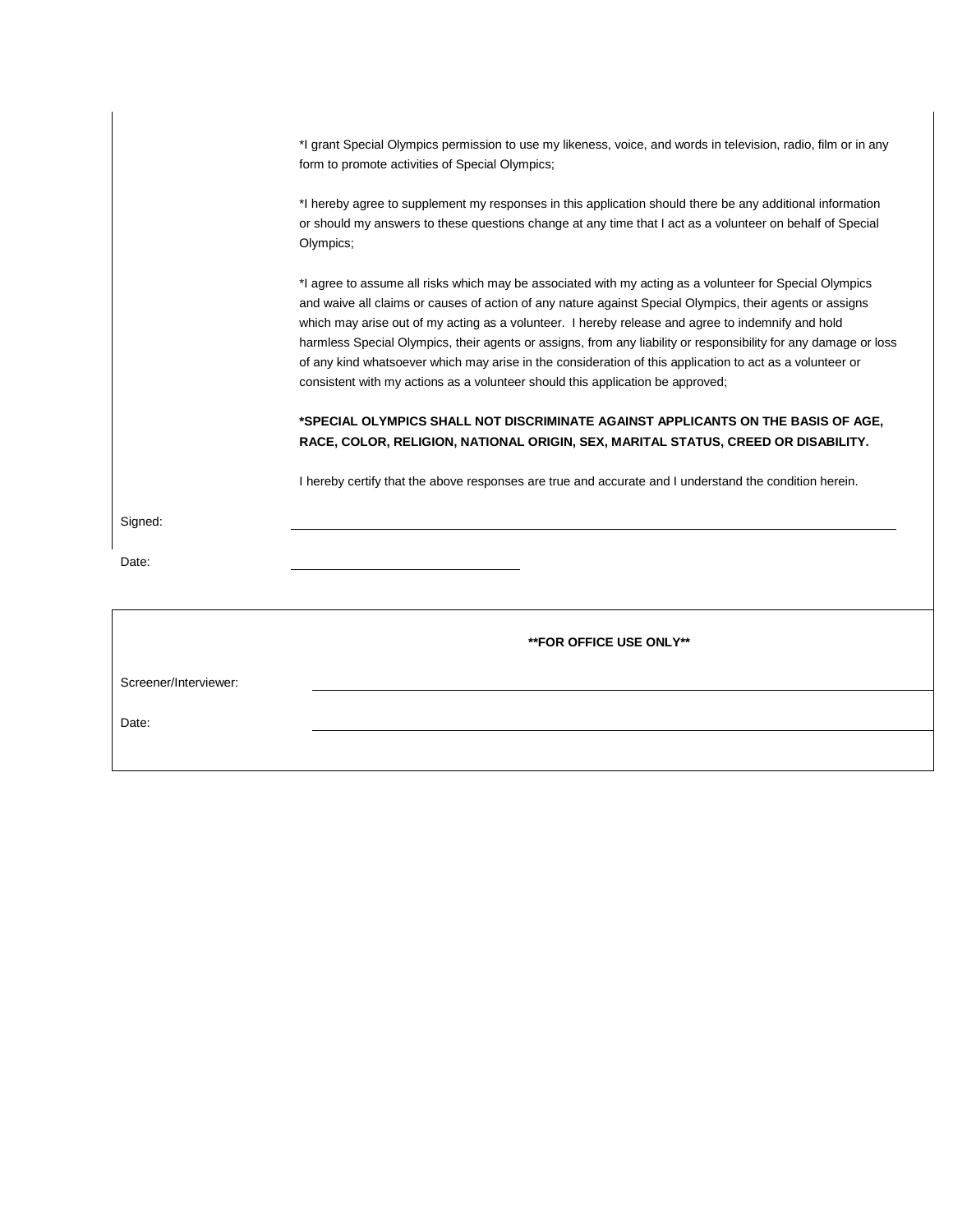## **DISCLOSURE AND AUTHORIZATION FORM TO OBTAIN CONSUMER REPORTS FOR EMPLOYMENT PURPOSES**

*Please Read Carefully Before Signing the Authorization*

## **DISCLOSURE**

In considering you for approved Class A Volunteer status with Special Olympics Ohio and, if already an approved Class A Volunteer, in considering you for your three year renewal of that Class A Volunteer status, **Special Olympics Ohio** may request and rely upon one or more consumer reports or investigative consumer reports about you that we obtain from a consumer reporting agency, such as IntelliCorp Records, Inc.

For explanation purposes:

- a "consumer report" is a written, oral or other communication of any information by a consumer reporting agency bearing on your credit worthiness, credit standing, credit capacity, character, general reputation, personal characteristics, or mode of living which is used or expected to be used or collected in whole or in part for the purpose of serving as a factor in making an employment-related decision about you. Such information may include, for example, credit information, criminal history reports, or driving records; and
- an "investigative consumer report" is a consumer report in which information on your character, general reputation, personal characteristics, or mode of living is obtained through personal interviews with your prior employers, neighbors, friends, or associates, or with others who may have knowledge concerning any such items of information. In the event an investigative consumer report is requested about you, you are entitled to additional disclosures regarding the nature and scope of the investigation requested, as well as a written summary of your rights under the Fair Credit Reporting Act ("FCRA").

Under the FCRA, before the Company can obtain a consumer report or investigative consumer report about you for employment purposes, we must have your written authorization. Before we take adverse action on the basis, in whole or in part, of information in that report, you will be provided a copy of that report, the name, address, and telephone number of the consumer reporting agency, and a summary of your rights under the FCRA.